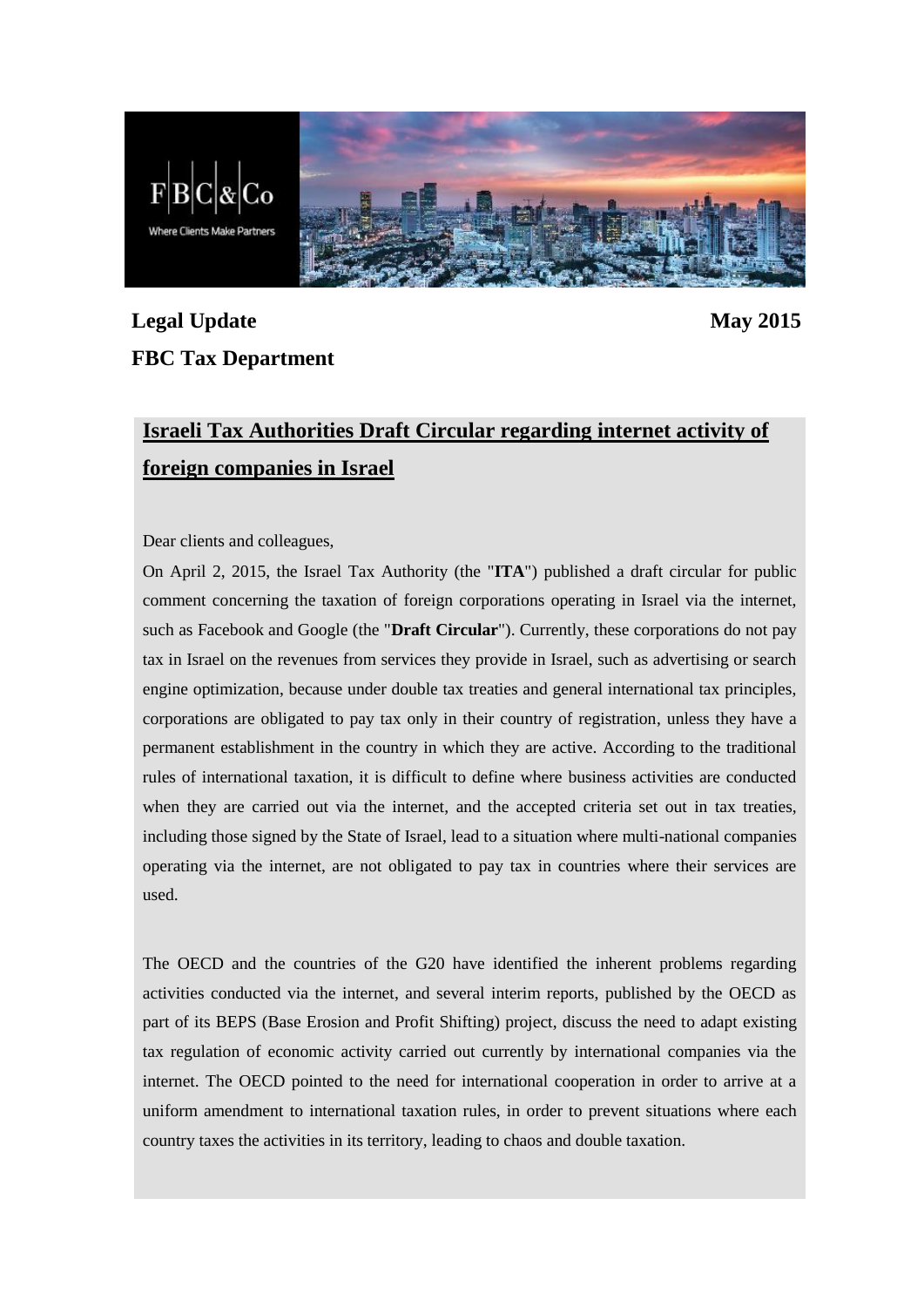The ITA has not waited for the final conclusions of the OECD on this issue, and moved ahead to publish the Draft Circular. The Draft Circular outlines the situations in which the income of a foreign corporation that provides services via the internet to Israeli residents will be deemed as having been generated via a permanent establishment in Israel, and hence will be subject to taxation in Israel.

The ITA's approach tries to change the traditional test for permanent establishment in relation to businesses that do not have any physical presence, using an administrative order. We believe that such a dramatic change in international taxation principles should be implemented via statutory change, rather than via administrative orders of the tax authorities, as was done, for example, in England. Moreover, as a matter of domestic law, administrative orders cannot override international tax treaties because of their status under the law.

The indicia of permanent establishment that the ITA wishes to adopt are broad and abstract, and would include many activities, whose sole connection with Israel is that they are "utilized" by Israeli residents. Thus, for example, the Draft Circular dictates that where a foreign corporation operates a website optimized for use by Israeli customers, or where the website is widely used by Israelis, the corporation will be considered as having a permanent establishment in Israel and this will be subject it to taxation in Israel. These tests are far-reaching; websites such as EBay or AliExpress would easily fall within the framework of these tests, and as a result, would be required to register for VAT, and to pay corporate tax in Israel in respect of sales to Israeli residents, even where the sales were effected by suppliers or manufacturers that are not Israeli residents. In these cases, the foreign companies would not be obligated to pay tax in Israel, if they did not conduct their activities via the internet. Thus the implications of the Draft Circular are far-reaching, in that it discriminates between corporations operating from countries that have a treaty with Israel and those operating from countries that do not. In addition, the rules are applied differently between manufacturers that sell products to Israel by means other than the internet, and those that operate via the internet.

We outline below the situations described in the Draft Circular that may establish a permanent establishment in Israel with regard to income tax and VAT. We underscore that the finding of a permanent establishment in relation to income tax may impact the ITA's position with respect to VAT registrations.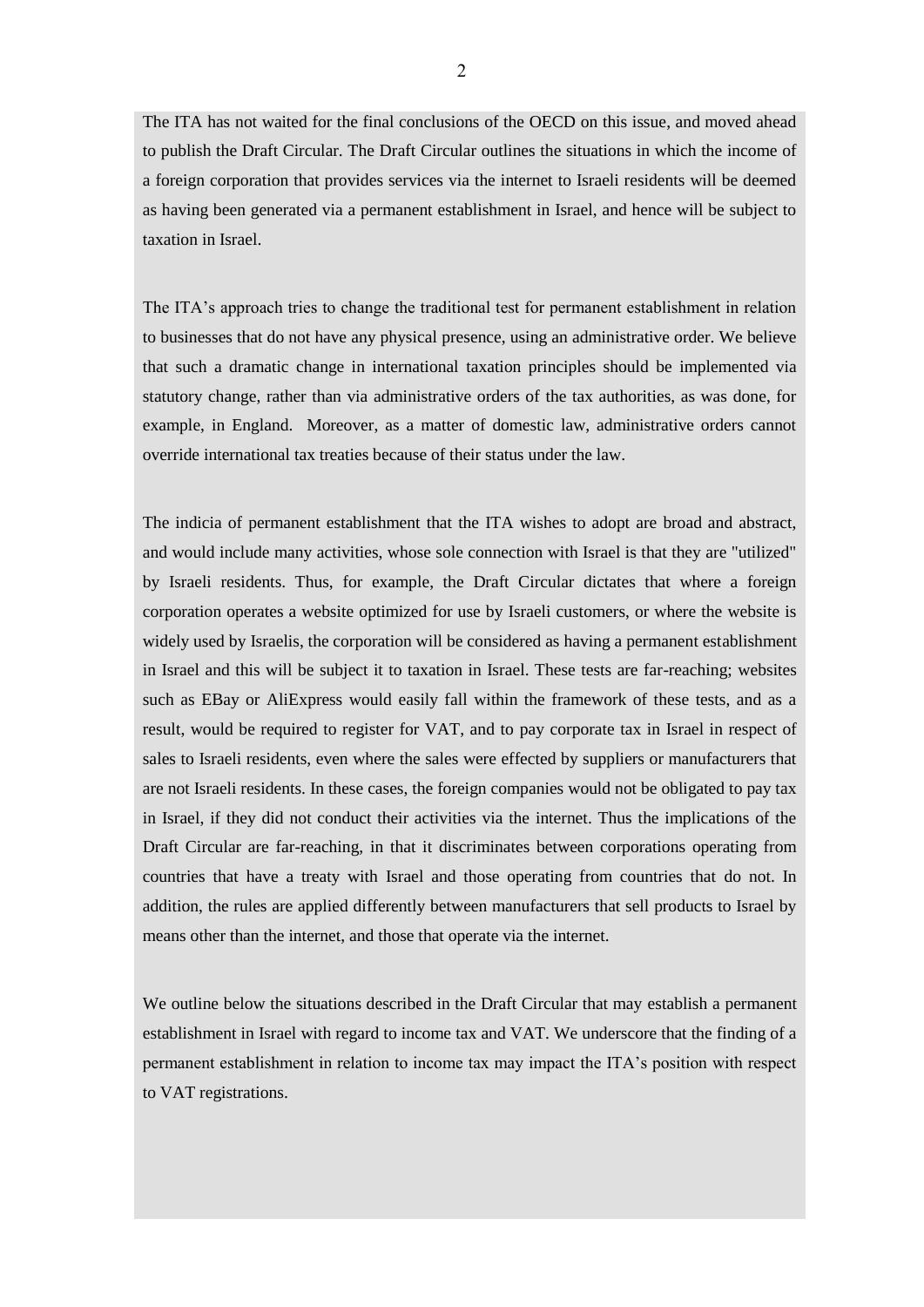Tests for establishing a permanent establishment in regard to income tax under the Draft Circular

- A permanent establishment can be established even when the service is provided without physical presence.
- The activities of foreign corporations carried out at times via physical facilities their own (or related parties') in Israel will be regarded as having established a permanent establishment.
- When specific indicia are established, in whole or in part, whether the activities of the foreign corporation are deemed to constitute a permanent establishment in Israel needs to be examined. Examples of such indicia in the Draft Circular include: (1) whether the foreign corporation operates a website optimized for use by Israeli customers (language, advertisements, style, currency, etc.); (2) the website connects Israeli customers with Israeli suppliers; (3) the popularity of the website among Israeli users; (4) whether the ability to increase profits from the website rises as the number of users and activities on the website grows.
- The formal engagement of an employee by a company (where the company is resident in Israel), who acts according to instructions from the foreign corporation, or where the foreign corporation is involved in the recruitment and determination of conditions of employment of employees in Israel, may deem the foreign corporation to have a permanent establishment in Israel.
- A broader approach may be adopted to change the traditional test of permanent establishment in relation to businesses that do not have any physical presence. In such a case, the existence of a permanent establishment will be considered where a significant number of contracts for the provision of digital services are concluded between the foreign corporation and Israeli residents via the internet only.
- Activities of a foreign corporation are performed at times with the support of related Israeli companies or via Israeli contractors. These may be considered to be "dependent agent(s)" and will create a permanent establishment in Israel. This is especially the case where the scope of authority provided to the agent in Israel is high. For example, where the scope of authority of the agent allows it to intervene in negotiations for the conclusion of a contract between the Israeli customer and the foreign corporation, the likelihood of the agent being treated as a dependent agent increases. In addition, where the agent can provide assurances to customers in relation to prices and commercial conditions, in a manner that obligates the principal company, the agent will be deemed a dependent agent and thus a permanent establishment of the foreign corporation in Israel will be established.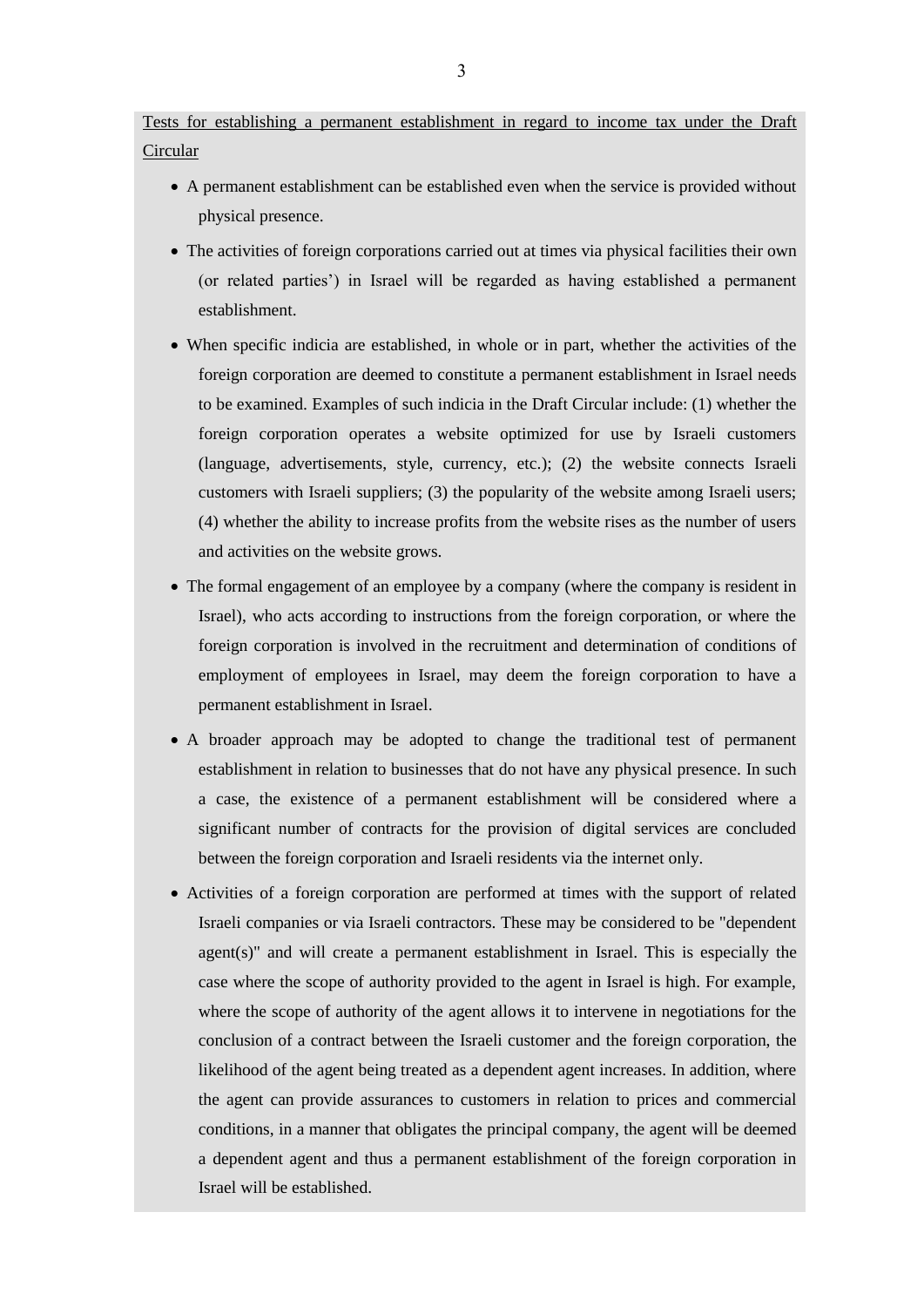## Tests for establishing a permanent establishment in regard to VAT under the Draft Circular

A foreign corporation conducting business activities in Israel is considered as a business which is required to be registered as an authorized dealer, whose transactions constitute business activities subject to VAT. Therefore, corporations that are considered to be conducting business activities in Israel are obligated by the tax authorities to register in Israel for purposes of VAT.

- Examples of the existence of business activities in Israel detailed in the Draft Circular are: (1) the foreign corporation supplies services utilized in Israel; (2) service is provided to Israeli customers to direct them to Israeli users and vice-versa.
- $\bullet$  Additional circumstances that require the registration of foreign corporations include: (1) a foreign corporation operating a search engine will be required to register in relation to the revenue from Israeli customers where it provides them with advertising services directed at Israeli consumers or users; (2) a foreign corporation operating a website for booking accommodation at Israeli hotels is required to register in relation to its revenue in connection with the booking for hotel accommodation in Israel by Israeli consumers.
- A foreign corporation that is deemed subject to income tax because of the establishment of a permanent establishment in Israel is presumed to operate a business in Israel, and therefore must register for VAT in respect of its transactions with Israeli customers.
- An Israeli business which sells intangible assets or provides services to a foreign corporation which is required to register for VAT in Israel will be subject to full VAT in connection with its transactions with the foreign corporation which is taxed in Israel.

As the foregoing indicates, the ITA intends to widen significantly the interpretation given to permanent establishment and ITA's "activities in Israel" that require registration with regard to VAT. The significance of the ITA's position is to impose VAT (currently at a rate of 18%) on the services provided to Israeli residents and the payment of corporate income tax (currently at a rate of 26.5%) on revenues from these activities. This would be a very heavy tax burden on international corporations active in Israel via the internet.

We would welcome the opportunity to discuss with you the potential impact of the anticipated change in the Israeli tax authority's approach to cross-border taxation of companies acting through the internet, and to explore with you how we may be in a position to assist you in building a strategy to address this development.